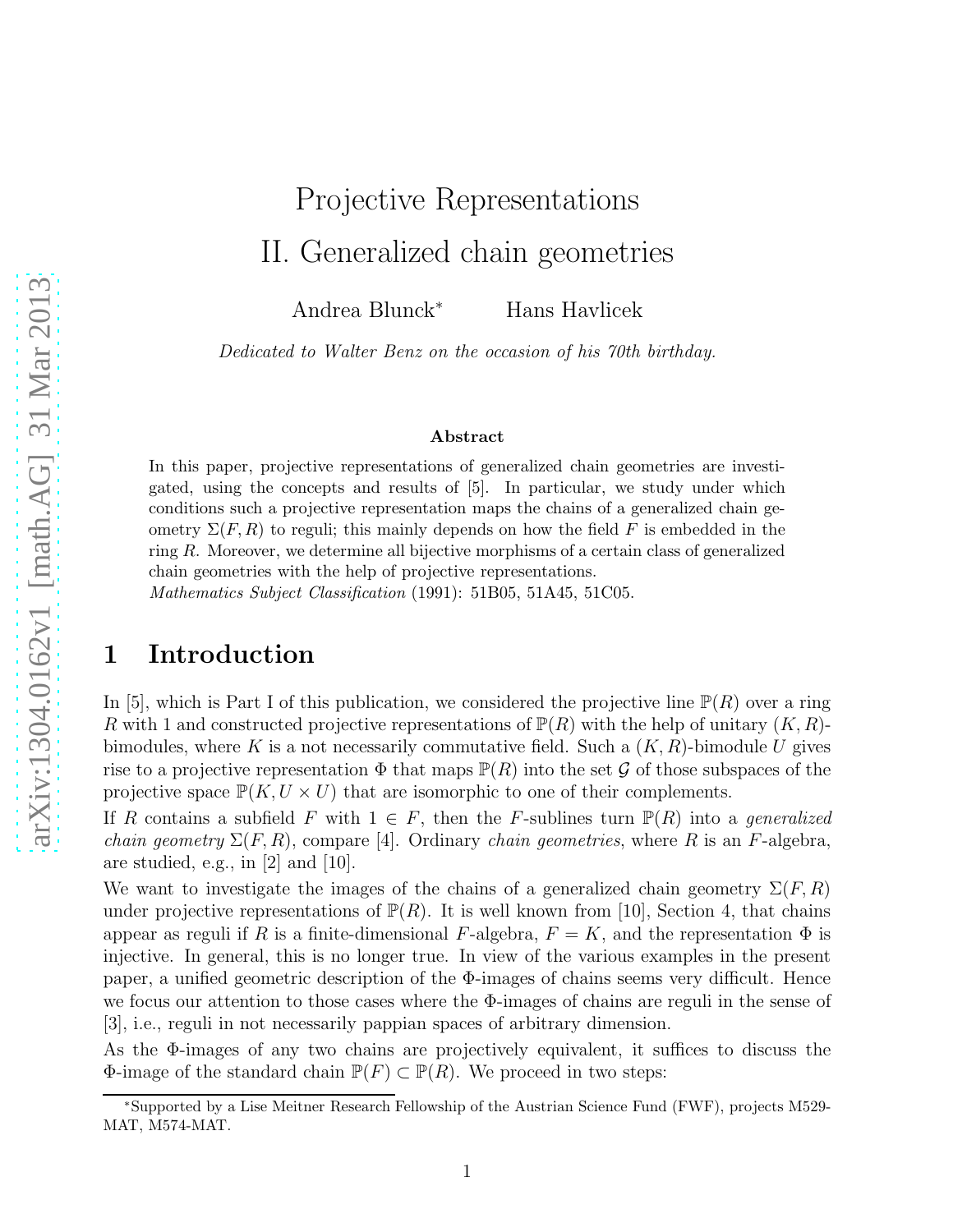In Sections 2 and 3 we discuss arbitrary projective representations of  $\mathbb{P}(F)$  and characterize those where  $\mathbb{P}(F)$  goes over to a regulus (Theorem 3.1) or a "direct sum" of reguli (Theorem 3.3). Such representations exist for all fields  $F$ .

Next, in Section 4, we take into account that  $F \subset R$ . Then a projective representation  $\Phi$ of  $\mathbb{P}(R)$  determines the projective representation  $\Phi|_{\mathbb{P}(F)}$  of  $\mathbb{P}(F)$ ; it depends essentially on how F is embedded in R. There are cases where  $\Sigma(F, R)$  does not admit any projective representation mapping its chains to reguli (see Example 4.1).

Finally, in Section 5 we use projective representations in order to determine all bijective morphisms between chain geometries over rings of  $2 \times 2$ -matrices.

Throughout this paper we adopt the notions of [5]. All our rings have a unit element which is preserved by homomorphisms, inherited by subrings, and acts unitally on modules.

#### 2 Transversals

Let R be any ring. We recall from  $[5]$ , Section 4, that a projective representation of the projective line  $\mathbb{P}(R)$  is given by means of a left vector space U over a not necessarily commutative field K and a ring homomorphism  $\varphi: R \to \text{End}_K(U)$ , or, equivalently, by means of a  $(K, R)$ -bimodule U. The projective representation obtained from these data is called  $\Phi$ and maps  $\mathbb{P}(R)$  into the set G of those subspaces of the projective space  $\mathbb{P}(K, U \times U)$  that are isomorphic to one of their complements.

As mentioned before, in the classical case chains go over to reguli. Since reguli have many transversals, we start by defining transversals of an arbitrary subset  $\mathcal S$  of  $\mathcal G$ .

**Definition 2.1** Let T be a line in  $\mathbb{P}(K, U \times U)$  and let S be a subset of G. Then T is a

- (a) *weak transversal* of S, if T meets each element of S in a unique point.
- (b) *transversal* of S, if T is a weak transversal and each point of T lies on an element of S.

We know that  $\mathbb{P}(R)^{\Phi}$  contains  $U \times \{0\}$ ,  $\{0\} \times U$ , and  $\{(u, u) \mid u \in U\}$ . So one directly sees that a weak transversal of  $P(R)^{\Phi}$  must have the form

$$
T = Ku \times Ku \tag{1}
$$

for a suitable  $u \in U \setminus \{0\}$ . This description shows in particular that any two weak transversals of  $\mathbb{P}(R)^{\Phi}$  are skew. Moreover, if  $U = \{0\}$ , then of course  $\mathbb{P}(R)^{\Phi}$  does not have any weak transversals; the associated projective space is empty and hence contains no lines.

We can characterize the elements u of U that give rise to (weak) transversals of  $\mathbb{P}(R)^{\Phi}$ :

**Proposition 2.2** *For*  $u \in U \setminus \{0\}$  *the following statements are equivalent:* 

- (a)  $T = Ku \times Ku$  *is a weak transversal of*  $\mathbb{P}(R)^{\Phi}$ *.*
- (b) u *is an eigenvector of all*  $\rho_a: U \to U: u \mapsto u \cdot a \ (a \in R)$ .
- (c) Ku *is a sub-bimodule of the* (K, R)*-bimodule* U*.*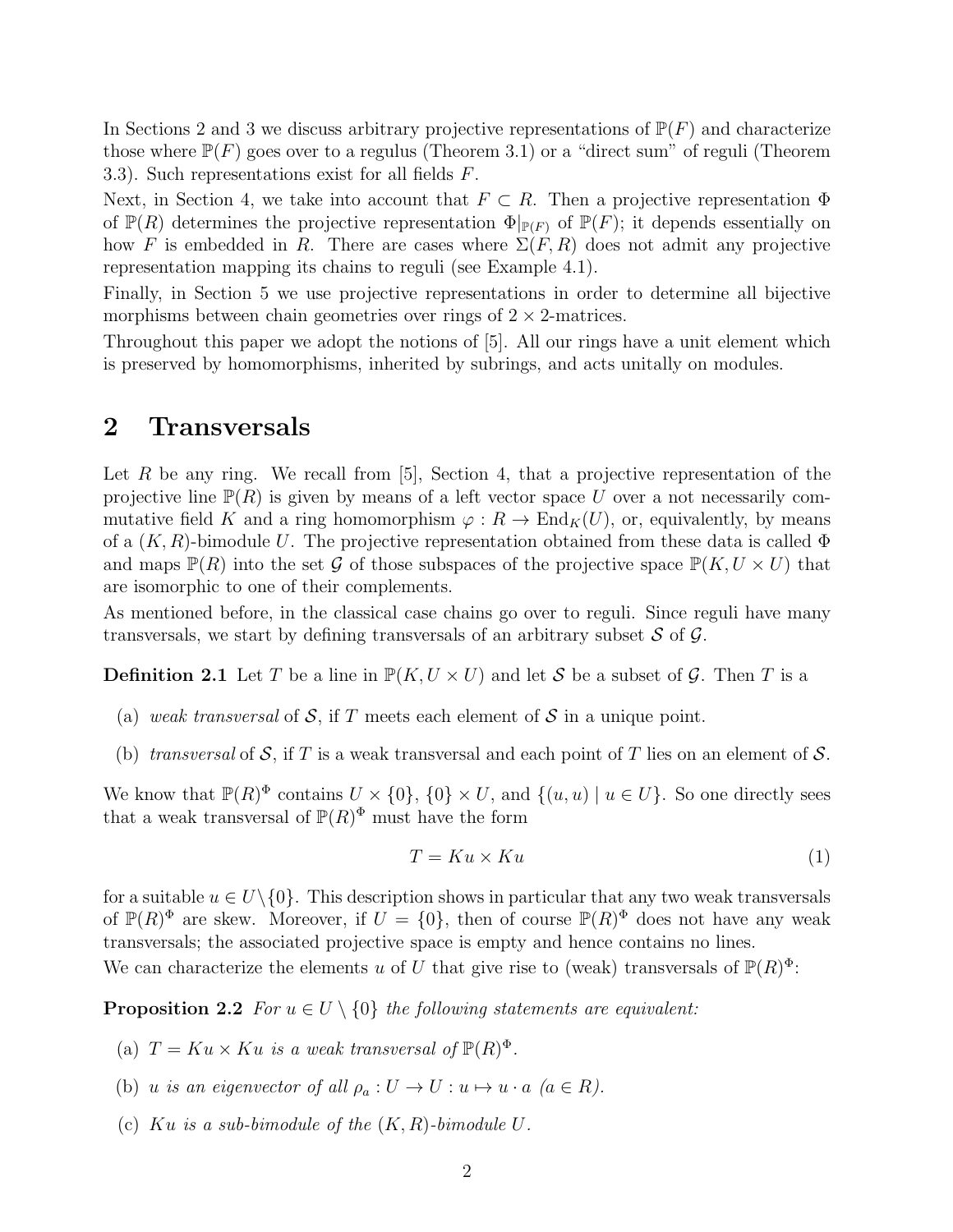*In this case,*  $\alpha$ :  $R \to K$  *with*  $u^{\rho_a} = a^{\alpha} u$  *is a homomorphism of rings, and* T *is a transversal* of  $\mathbb{P}(R)^{\Phi}$  *exactly if*  $\alpha$  *is surjective, or, equivalently, if*  $Ku$  *is a cyclic submodule of the right* R*-module* U*.*

Proof: (a)  $\Rightarrow$  (b): The line T meets  $\{(u^{\rho_a}, u) \mid u \in U\} \in \mathbb{P}(R)^{\Phi}$ . So  $(u^{\rho_a}, u) = (ku, u)$  for some  $k \in K$ . (b)  $\Rightarrow$  (c) is clear. (c)  $\Rightarrow$  (a): compare [5], Proposition 4.8. The rest is a straightforward calculation.  $\square$ 

Now we consider the special case that the ring  $R =: F$  is a field. If in addition  $U \neq \{0\},\$ then  $\varphi : F \to \text{End}_K(U)$  is injective, i.e.,  $\Phi$  is faithful, and char(F) = char(K). Moreover, the homomorphism  $\alpha : F \to K$ , with  $u^{\rho_x} = x^{\alpha}u$ , associated to the eigenvector u of all  $\rho_x$ ,  $x \in F$ , is a monomorphism of fields. It is an isomorphism of fields, exactly if  $T = Ku \times Ku$ is a transversal. This implies that  $\mathbb{P}(F)^{\Phi}$  cannot have any weak transversals if there is no monomorphism  $\alpha: K \to F$ , and  $\mathbb{P}(F)^{\Phi}$  cannot have any transversals if  $F \not\cong K$ . But also in the special case of  $F = K$  there are examples where  $\mathbb{P}(F)^{\Phi} = \mathbb{P}(K)^{\Phi}$  does not have any weak transversals at all. It can also occur that  $\mathbb{P}(F)^{\Phi}$  has no transversals but many

weak transversals, that  $\mathbb{P}(F)^{\Phi}$  has exactly one transversal, and that  $\mathbb{P}(F)^{\Phi}$  has at least one transversal:

- **Examples 2.3** (a) Let L be a commutative field, K a subfield of L and  $\alpha \in \text{Aut}(L)$  such that  $K^{\alpha} \not\subset K$ . Let  $U \neq \{0\}$  be a left vector space over L. Then U becomes a  $(K, K)$ bimodule by setting  $k \cdot u := ku$ ,  $u \cdot k := k^{\alpha}u$ . Consider a  $k \in K$  with  $k^{\alpha} \notin K$ . For each  $u \in U \setminus \{0\}$  we have  $u^{\rho_k} = k^{\alpha} u \notin Ku$ , so u is not an eigenvector of  $\rho_k$ . This means that  $\mathbb{P}(K)^{\Phi}$  has no weak transversals.
	- (b) Let K be a commutative field and let  $\alpha: K \to K$  be a non-surjective monomorphism of fields. Let U be any left vector space over K. Then U becomes a  $(K, K)$ -bimodule by setting  $u \cdot k := k^{\alpha}u$ . Consider an arbitrary  $u \in U \setminus \{0\}$ . For each  $k \in K$  we see that u is an eigenvector of  $\rho_k$ , with associated monomorphism  $\alpha$ . So  $T = Ku \times Ku$  is a weak transversal of  $\mathbb{P}(K)^{\Phi}$ , but no transversal because  $\alpha$  is not surjective.
	- (c) Let K be a commutative field that is an inseparable quadratic extension of a subfield  $L$ . Then  $K = L + Li$  with  $i^2 \in L$ , and char $(K) = 2$ . One can easily check that

$$
\varphi: K \to M(2 \times 2, K): a + bi \mapsto \begin{pmatrix} a + bi & 0 \\ b & a + bi \end{pmatrix}
$$

is an injective homomorphism of rings and thus makes the left vector space  $U = K^2$ a faithful  $(K, K)$ -bimodule. Obviously,  $u = (1, 0)$  is an eigenvector of all  $\rho_k, k \in K$ , with associated automorphism  $\alpha = id$ . So  $T = Ku \times Ku$  is a transversal of  $\mathbb{P}(K)^{\Phi}$ . Moreover, for  $k \in K \setminus L$ , there is no eigenvector of  $\rho_k$  that does not belong to  $Ku =$  $K(1,0)$ . Hence  $\mathbb{P}(K)^{\Phi}$  does not have any other transversals.

(d) Let K be a subfield of a ring R. Then  $U = R$  is a  $(K, K)$ -bimodule with  $k \cdot u := ku$ ,  $u \cdot k := uk$ . The weak transversals of  $\mathbb{P}(K)^{\Phi}$  are exactly the lines  $Ku \times Ku$  with  $u \in R \setminus \{0\}$  satisfying  $uK \subset Ku$ . Such a line is a transversal if, and only if,  $uK = Ku$ . In particular,  $\mathbb{P}(K)^{\Phi}$  has at least one transversal, namely,  $T = K \times K$ , where  $u = 1$ .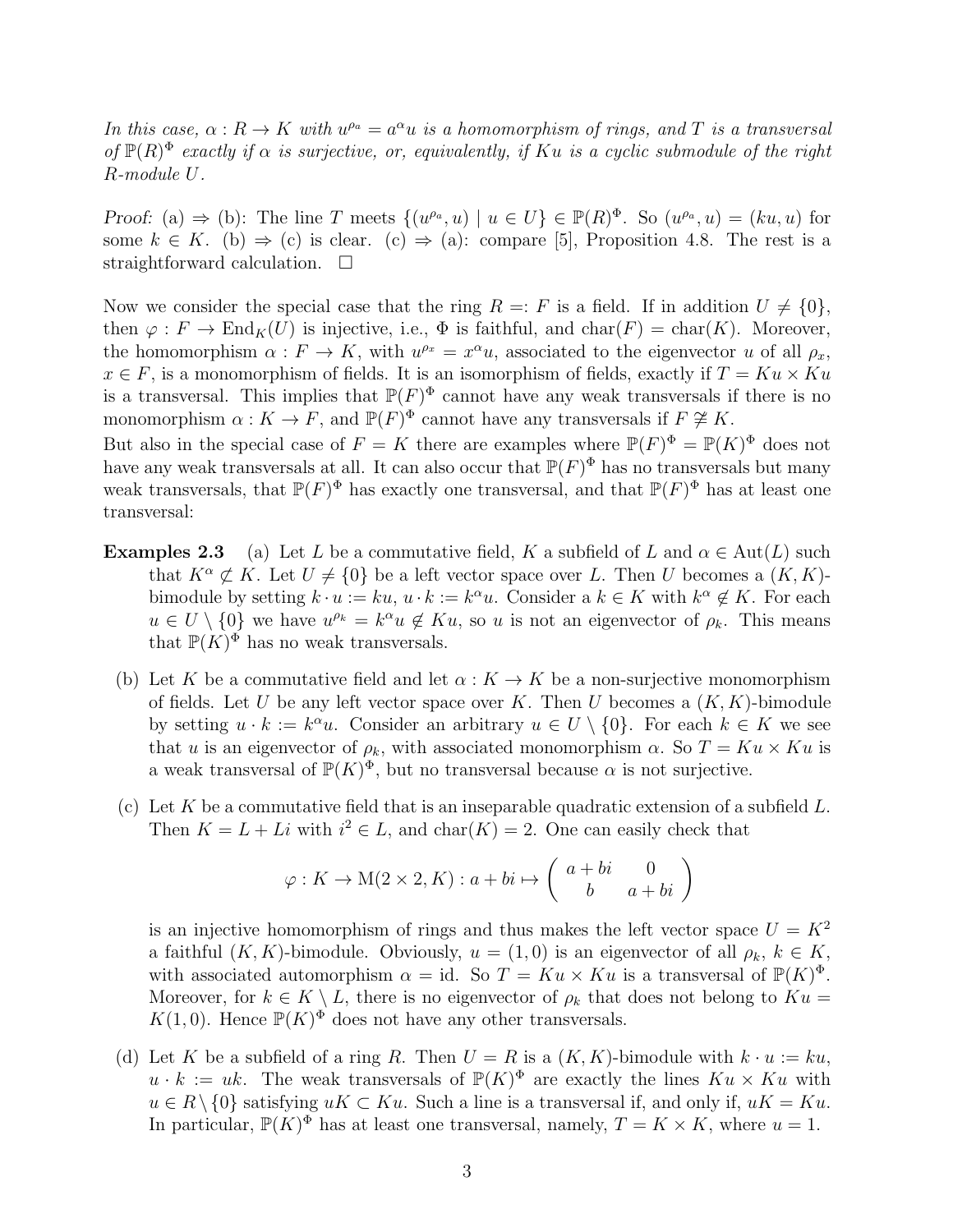Let F be a field, and let U be a  $(K, F)$ -bimodule. We want to study the transversals of the projective model  $\mathbb{P}(F)^{\Phi}$  more closely. Because of Proposition 2.2 the existence of a transversal implies that  $F \cong K$ . So we now restrict ourselves to the case that  $F = K$ . Since  $\mathbb{P}(F)^{\Phi} = \mathbb{P}(K)^{\Phi}$  consists of pairwise complementary subspaces, each point of a transversal of  $\mathbb{P}(K)^{\Phi}$  lies on exactly one element of  $\mathbb{P}(K)^{\Phi}$ . So for two transversals  $T_1$ ,  $T_2$  of  $\mathbb{P}(K)^{\Phi}$  it makes sense to define the following mapping

$$
\pi_{12}: T_1 \to T_2: T_1 \cap p^{\Phi} \to T_2 \cap p^{\Phi}, \tag{2}
$$

where  $p \in \mathbb{P}(K)$ . We can also describe this mapping algebraically: Let  $T_i = K u_i \times K u_i$ , with  $\alpha_i \in \text{Aut}(K)$  associated to the eigenvector  $u_i$   $(i = 1, 2)$ . Then a point  $K(x^{\alpha_1}u_1, y^{\alpha_1}u_1)$ of  $T_1$  (with  $x, y \in K$ ) has the  $\pi_{12}$ -image  $K(x^{\alpha_2}u_2, y^{\alpha_2}u_2)$ .

We call  $T_1$  and  $T_2$  *projectively linked*, if  $\pi_{12}$  is a projectivity. The relation "projectively linked" is an equivalence relation on the set of all transversals of  $\mathbb{P}(K)^{\Phi}$ . Obviously, the transversals  $T_1$  and  $T_2$  are projectively linked if, and only if,  $\alpha_1^{-1}\alpha_2$  is an inner automorphism of K.

## 3 Reguli

We now study the question under which conditions the image of  $\mathbb{P}(F)$  under a projective representation  $\Phi$  is a regulus. As before, we restrict ourselves to the case  $F = K$ . We refer to [3] for a synthetic definition of a regulus in a not necessarily pappian space of arbitrary dimension. However, this definition is rather involved and for our purposes the description of a regulus in formula (5) below will be sufficient. We always assume that  $U \neq \{0\}$ . Hence by our global assumptions each representation  $K \to \text{End}_K(U)$  is faithful. Note that for the trivial case  $U = \{0\}$  the theorems of this section are also true, if one defines that a regulus in the empty projective space  $\mathbb{P}(K, U \times U)$  consists exactly of the empty set.

Let  $U \neq \{0\}$  be a left vector space over K. The ring  $\text{End}_K(U)$  contains many copies of K: Let  $(b_i)_{i\in I}$  be a basis of U. Then

$$
\lambda: K \to \mathrm{End}_K(U): k \mapsto k^{\lambda},\tag{3}
$$

where  $k^{\lambda}$  is the linear mapping given by

$$
b_i \mapsto k b_i,\tag{4}
$$

embeds K into  $\text{End}_K(U)$ . The projective representation  $\Lambda : \mathbb{P}(K) \to \mathcal{G}$  associated to  $\lambda$  has the form

$$
K(k,l) \mapsto \left\{ \left( \sum_{i \in I} x_i k b_i, \sum_{i \in I} x_i l b_i \right) \mid x_i \in K \right\};\tag{5}
$$

cf. [5], Theorem 4.2. In [3], Theorem 3.1, it is shown that the image of  $\mathbb{P}(K)$  under this projective representation is a regulus. Further, from Proposition 2.2, if  $u = \sum_{i \in I} z_i b_i \neq 0$ with  $z_i$  in the centre of K, then  $T = Ku \times Ku$  is a transversal of the regulus  $\mathbb{P}(K)^{\Lambda}$ . Conversely, each weak transversal of  $\mathbb{P}(K)^{\Lambda}$  has this form, whence it is a transversal.

**Theorem 3.1** Let  $\varphi: K \to \text{End}_K(U)$  be a representation and let  $\Phi$  be the associated projec*tive representation of the projective line over* K *in the projective space*  $\mathbb{P}(K, U \times U)$ *. Then the following are equivalent:*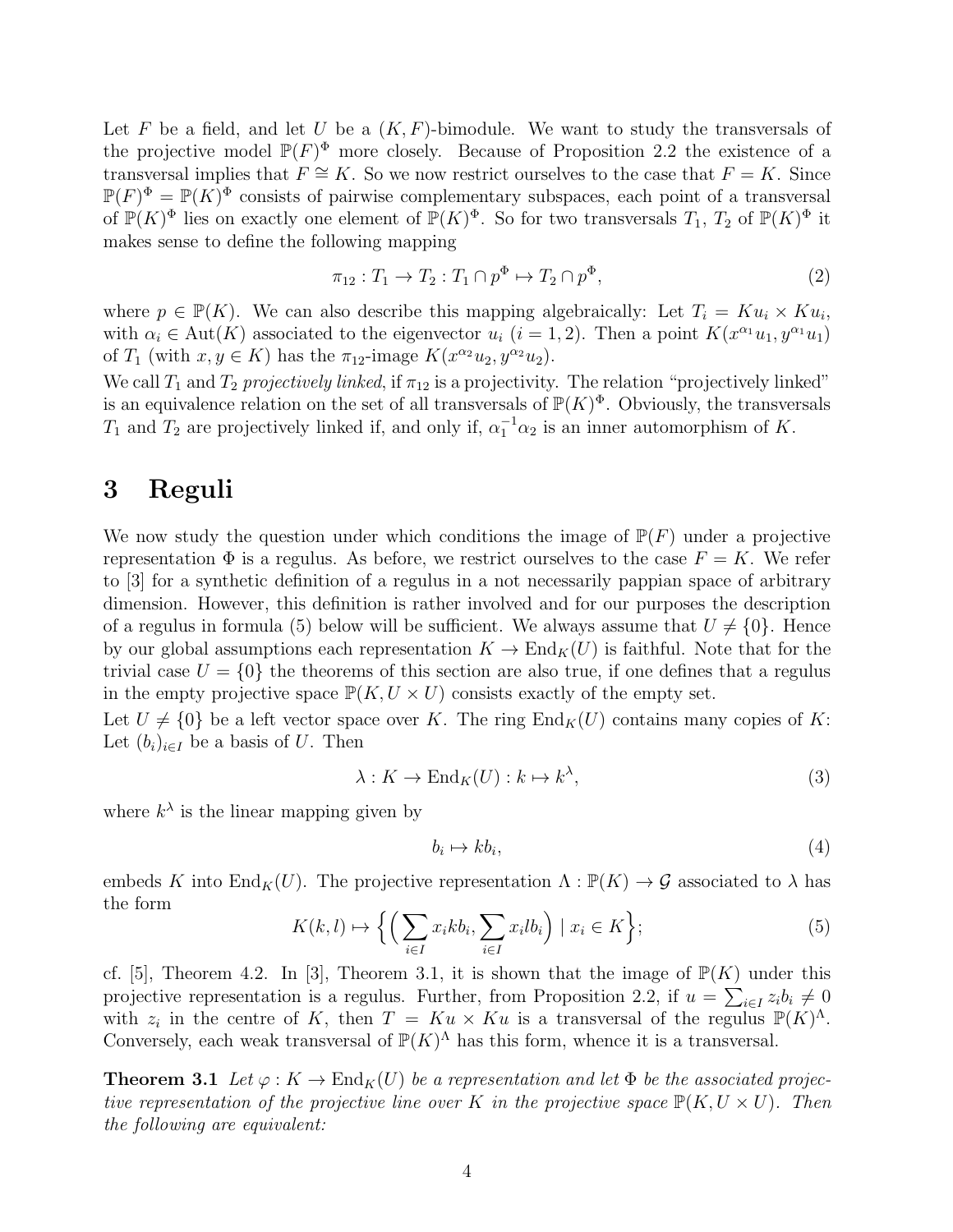- (a)  $\mathbb{P}(K)^{\Phi}$  *is a regulus.*
- (b) Any two transversals of  $\mathbb{P}(K)^{\Phi}$  are projectively linked and all transversals of  $\mathbb{P}(K)^{\Phi}$ *generate*  $\mathbb{P}(K, U \times U)$ .
- (c) *There exists a basis*  $(b_i)_{i\in I}$  *of* U *and an*  $\alpha \in Aut(K)$  *such that for all*  $k \in K$  *the mapping*  $\rho_k = k^{\varphi} \in \text{End}_K(U)$  *is given by*  $b_i \mapsto k^{\alpha}b_i$  ( $i \in I$ ).

Proof: (a)  $\Rightarrow$  (b): By [3], Lemma 2.8, the regulus  $\mathbb{P}(K)^{\Phi}$  is projectively equivalent to the regulus  $\mathbb{P}(K)^{\Lambda}$ , where  $\lambda$  is given by (3) and (4). So it suffices to prove the assertion for  $\mathbb{P}(K)^{\Lambda}$ . Let  $T = Ku \times Ku$  be a transversal of  $\mathbb{P}(K)^{\hat{\Lambda}}$ , i.e., u is an eigenvector of all mappings (4) with  $k \in K$ . Put  $u = \sum_{i \in I} x_i b_i$ , where without loss of generality one coordinate, say  $x_j$ , equals 1. We read off from the j-th coordinate that u goes over to ku under each mapping  $(4)$ . Since T has been chosen arbitrarily, this means that any two transversals are projectively linked. Obviously, the transversals  $Kb_i \times Kb_i$  generate the entire space.

(b)  $\Rightarrow$  (c): Let  $(T_i)_{i\in I}$  be a minimal family of transversals generating  $\mathbb{P}(K, U \times U)$ . Each  $T_i$ can be written as  $K u_i \times K u_i$ , where  $(u_i)_{i \in I}$  is a basis of U, and there are automorphisms  $\alpha_i \in \text{Aut}(K)$  with  $u_i \cdot k = k^{\alpha_i} u_i$ . We fix one  $j \in I$ . As any two transversals are projectively linked, each product  $\alpha_j^{-1}\alpha_i$  is an inner automorphism, say  $x \mapsto k_i^{-1}x k_i$  with  $k_i \in K^*$ . Now

$$
b_i := k_i u_i, \quad \alpha := \alpha_j \tag{6}
$$

have the required properties.

 $(c) \Rightarrow (a)$ : We observe that the representation  $\lambda$  given by (3) and (4) and the representation  $\varphi$  satisfy  $\varphi = \alpha \lambda$ . Since  $\alpha : K \to K$  is a bijection, we have that  $\mathbb{P}(K)^{\Phi} = \mathbb{P}(K)^{\Lambda}$ . As has been remarked before, this is a regulus.  $\Box$ 

**Remark 3.2** The existence of a basis  $(b_i)_{i\in I}$  of U and of automorphisms  $\alpha_i \in \text{Aut}(K)$ , such that  $u_i \cdot k = k^{\alpha_i} u_i$  holds true for all  $i \in I$  and all  $k \in K$ , is equivalent to the existence of a family of transversals of  $\mathbb{P}(K)^{\Phi}$  which generates the entire space. Let  $(T_i)_{i\in I}$  be a minimal generating family of transversals. If we fix one  $j \in I$ , then

$$
\mathbb{P}(K)^{\Phi} = \left\{ \bigoplus_{i \in I} p^{\pi_{ji}} \mid p \in T_j \right\},\
$$

where the bijections  $\pi_{ji}$  are defined according to (2).

Note that if the transversals span only a subspace of the entire projective space, then similar statements hold true for the trace of  $\mathbb{P}(K)^{\Phi}$  in this subspace, since this subspace corresponds to a sub-bimodule of the  $(K, K)$ -bimodule U (compare [5], Proposition 4.8).

**Theorem 3.3** *Assume that*  $\mathbb{P}(K, U \times U)$  *is spanned by the transversals of*  $\mathbb{P}(K)^{\Phi}$ *. Let*  $\mathcal{T}_{\vartheta}$ *,*  $\vartheta \in \Theta$ , be the equivalence classes of projectively linked transversals, and put  $U_{\vartheta} \times U_{\vartheta}$  for the *subspace generated by*  $\mathcal{T}_{\vartheta}$ *. Then* 

$$
U \times U = \bigoplus_{\vartheta \in \Theta} (U_{\vartheta} \times U_{\vartheta}). \tag{7}
$$

*For each*  $\vartheta \in \Theta$ *, the trace of*  $\mathbb{P}(K)^{\Phi}$  *in*  $\mathbb{P}(K, U_{\vartheta} \times U_{\vartheta})$  *is a regulus.*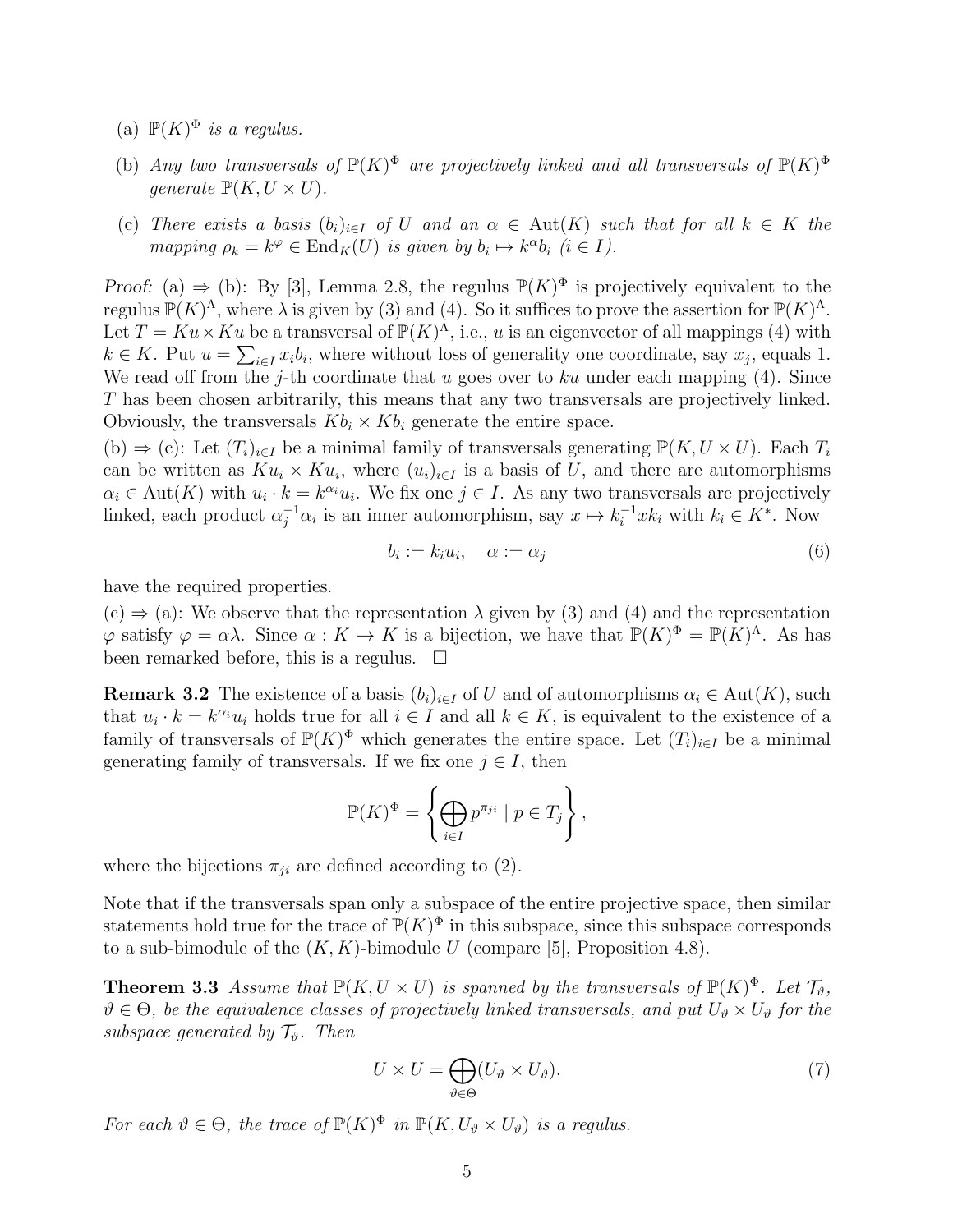Proof: Let  $(T_i)_{i\in I}$  be a minimal family of transversals generating the entire space. Then there is a basis  $(u_i)_{i\in I}$  of U such that  $T_i = Ku_i \times Ku_i$  holds for all  $i \in I$ . Now suppose that  $T = Ku \times Ku$   $(u \in U \setminus \{0\})$  is any transversal. Then  $T \in \mathcal{T}_{\vartheta}$  for some  $\vartheta \in \Theta$ . There exists a finite subset  $I_u \subset I$  such that  $u = \sum_{i \in I_u} x_i u_i$  with  $x_i \neq 0$  for all  $i \in I_u$ . For each  $k \in K$ , the vectors  $x_i u_i$   $(i \in I_u)$  and u are eigenvectors of  $\rho_k \in End_K(U)$ . By calculating  $u^{\rho_k}$ in two ways, it follows that these eigenvectors belong to the same eigenvalue, say  $k^{\alpha}$  with  $\alpha \in \text{Aut}(K)$ . Hence the transversals  $T_i$   $(i \in I_u)$  and T are projectively linked, so that all  $T_i$   $(i \in I_u)$  are in class  $\mathcal{T}_{\vartheta}$ . This implies that the subspace  $U_{\vartheta} \times U_{\vartheta}$  is spanned by the set  ${T_i \in \mathcal{T}_{\vartheta} \mid i \in I}$ . Now (7) is obvious, and the remaining assertion follows from Theorem 3.1.  $\Box$ 

In the finite-dimensional case we have, by Theorem 3.1, that  $\mathbb{P}(K)^{\Phi}$  is a regulus if, and only if, the elements of K are embedded into  $\text{End}_K(U)$  as scalar matrices with respect to some basis. The more general case treated in Theorem 3.3 corresponds to an embedding of  $K$  into  $\text{End}_K(U)$  as diagonal matrices, or, in other words, an embedding where all linear mappings  $\rho_k, k \in K$ , are simultaneously diagonalizable.

#### 4 Chains

Now we consider projective representations of generalized chain geometries. Let  $F$  be a subfield of a ring R. Then the projective line  $\mathbb{P}(F)$  is embedded into  $\mathbb{P}(R)$  via  $F(x, y) \mapsto$  $R(x, y)$ . We call the subset  $\mathbb{P}(F)$  the *standard chain* of  $\mathbb{P}(R)$ . Its images under  $GL_2(R)$  are the *chains*, the set of all chains is denoted by  $\mathfrak{C}(F,R)$ . The incidence structure  $\Sigma(F,R)$  =  $(\mathbb{P}(R), \mathfrak{C}(F, R))$  is the *generalized chain geometry* over  $(F, R)$  as investigated in [4]. Note that some basic properties of such geometries have already been derived in [11], [1]. Recall that two distinct points of  $\mathbb{P}(R)$  are *distant*, if there is a  $\gamma \in GL_2(R)$  mapping the first point to  $R(1,0)$  and the second point to  $R(0,1)$ , or, equivalently, if they are joined by a chain.

Let  $\Phi$  be a projective representation of  $\mathbb{P}(R)$ , associated to a  $(K, R)$ -bimodule U. We want to determine the  $\Phi$ -images of the chains of  $\Sigma(F, R)$ . Since  $F \subset R$ , we have that U is at the same time a  $(K, F)$ -bimodule, faithful if  $U \neq \{0\}$ , which in turn gives rise to the projective representation  $\Phi|_{\mathbb{P}(F)}$  of  $\mathbb{P}(F)$ . By [5], Remark 4.1, the Φ-images of any two chains of  $\Sigma(F, R)$ are projectively equivalent. So it suffices to study  $\mathbb{P}(F)^{\Phi}$ , and we can make use of the results of the previous sections.

From Theorem 3.1 we know which projective representations of  $\mathbb{P}(F)$  map  $\mathbb{P}(F)$  to a regulus. Essentially, these representations are given by embeddings of F into some  $\text{End}_K(U)$ , with  $K \cong F$ , via a basis, as described in (3), (4). In particular, every left vector space over K can be turned into a suitable  $(K, F)$ -bimodule, if  $K \cong F$ . Now, in addition, F is a subfield of R, and we are looking for  $(K, R)$ -bimodules such that the induced  $(K, F)$ -bimodule gives rise to reguli. Under certain conditions on  $F \subset R$  no projective representation of  $\Sigma(F, R)$ maps chains to reguli:

**Example 4.1** Let  $F$  be commutative, and assume that the multiplicative group  $F^*$  is not normal in  $R^*$ . Consider a projective representation  $\Phi$  of  $\Sigma(F, R)$  into some non-empty projective space  $\mathbb{P}(K, U \times U)$ . If  $K \not\cong F$  then the  $\Phi$ -images of the chains do not have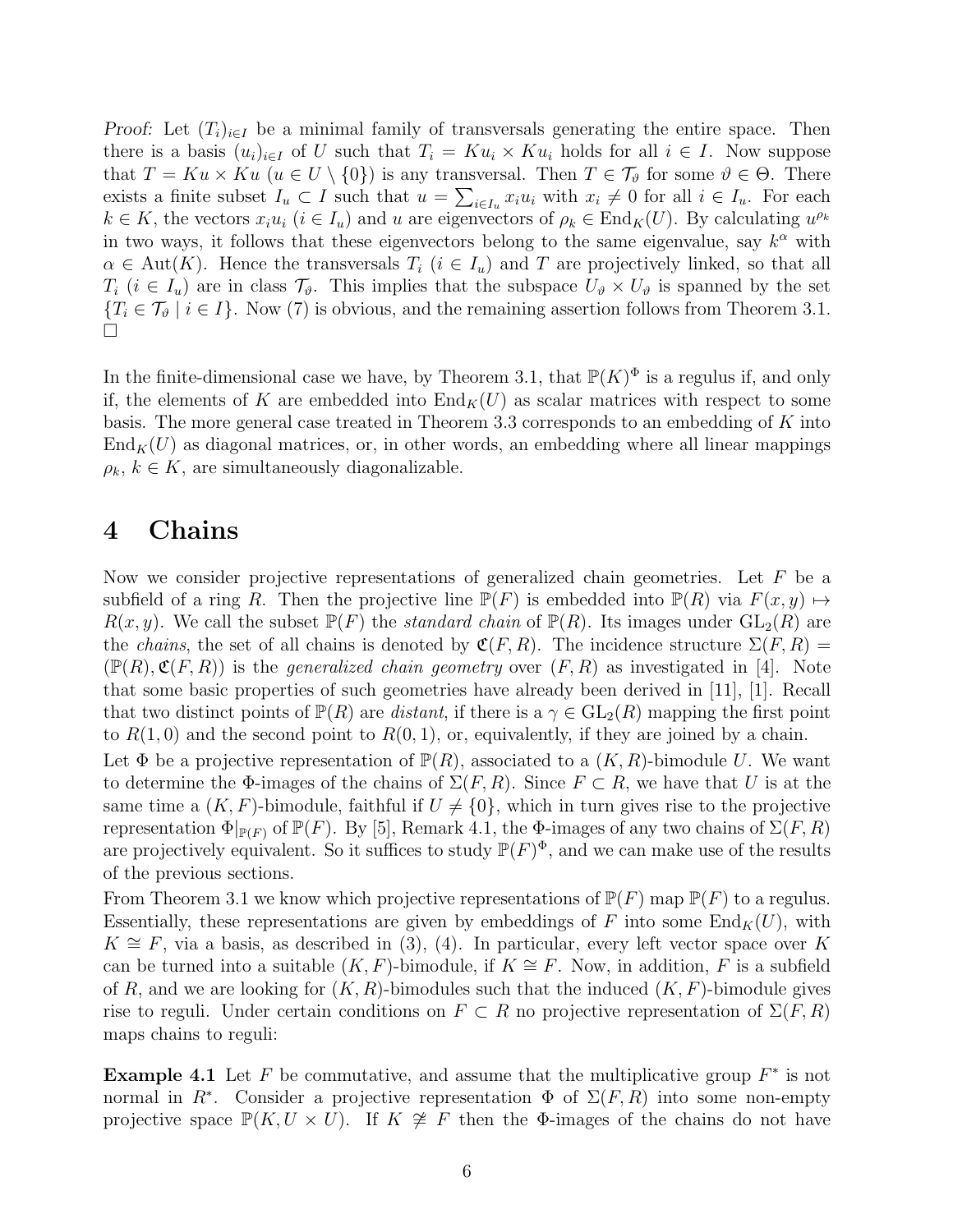any transversals and hence cannot be reguli. So let  $K \cong F$ . Then any three pairwise complementary subspaces of  $\mathbb{P}(K, U \times U)$  lie together in exactly one regulus (compare [7], Proposition). By [4], Theorem 2.4, any three pairwise distant points of  $\Sigma(F, R)$  are joined by more than one chain, which again implies that the  $\Phi$ -images of the chains cannot be reguli. A class of examples for this is described in [4], Example 2.8: Let  $K = GF(q)$ ,  $F = GF(q^2)$ ,  $R = M(2 \times 2, K)$ , and  $q \neq 2$ . Then  $F^*$  is not normal in  $R^*$ . Note that according to [10], Example 4.5.(2), in this case the images of the chains under the projective representation associated to the  $(K, R)$ -bimodule  $K^2$  are regular spreads.

Another class of examples are the geometries  $\Sigma(K, L)$ , where L is a quaternion skew field and K is one of its maximal commutative subfields, studied in  $[8]$ .

We proceed with some examples where the chains appear as reguli. This can be checked immediately with the help of Theorem 3.1. We also give an explicit geometric description of all the reguli that are images of chains; the proof of this is left to the reader.

**Examples 4.2** Let K be a not necessarily commutative field. In the following cases the Φ-images of the chains of  $\Sigma(K, R)$  are reguli in  $\mathbb{P}(K, U \times U)$ .

- (a) Let  $R = \text{End}_K(U)$ , where K is embedded into R via a basis, according to (3), (4). Then the  $\Phi$ -images of chains are all reguli in  $\mathbb{P}(K, U \times U)$  (compare [3], Theorem 3.4).
- (b) Let  $R = K<sup>n</sup>$ , with componentwise addition and multiplication, let K be embedded into R via  $k \mapsto (k, \ldots, k)$ , and let  $U = R$ . The  $\Phi$ -images of chains are exactly those reguli in  $\mathbb{P}(K, U \times U)$  that have the lines  $U_i \times U_i$  among their transversals (compare [5], Example 5.3).
- (c) Let  $R = K(\varepsilon) = K + K\varepsilon$ , the ring of dual numbers over K, and let  $U = R$ . The  $\Phi$ images of chains are exactly those reguli in  $\mathbb{P}(K, U \times U)$  that have the line  $T = K \varepsilon \times K \varepsilon$ as a transversal and whose unique element through  $p \in T$  lies in the plane  $p^{\beta}$  (compare  $|5|$ , Example 5.4).
- (d) Let R be the ring of upper triangular  $2 \times 2$ -matrices over K, with K embedded as the scalar matrices. Then  $U = K^2$  is a  $(K, R)$ -bimodule in the natural way. The  $\Phi$ -images of chains are exactly those reguli that have the line  $K(0, 1) \times K(0, 1)$  among their transversals (compare [5], Example 5.5).

In all these examples the  $\Phi$ -images of the chains of  $\Sigma(K, R)$  are exactly the reguli entirely contained in  $\mathbb{P}(R)^{\Phi}$ . This is not true in general, as the following example shows. Since in this counterexample R is infinite-dimensional over  $K$ , one might conjecture that if R is finite-dimensional over K, and the  $\Phi$ -images of the chains are reguli, then all reguli in  $\mathbb{P}(R)^{\Phi}$ are obtained in this way.

**Example 4.3** (Compare [5], Example 4.7.) Let  $R = K[X]$  be the polynomial ring over a commutative field K, and let  $U = K(X)$  be its field of fractions. Then U is in a natural way a faithful  $(K, R)$ -bimodule and a faithful  $(K, U)$ -bimodule. Let  $\Phi_1 : \mathbb{P}(R) \to \mathcal{G}$  and  $\Phi_2 : \mathbb{P}(U) \to \mathcal{G}$  be the associated faithful representations. Then  $\Phi_1 = \overline{\iota} \Phi_2$ , where  $\overline{\iota} : \mathbb{P}(R) \to$  $\mathbb{P}(U)$  is induced by the natural inclusion  $\iota : R \to U$  according to [5], Section 3. One can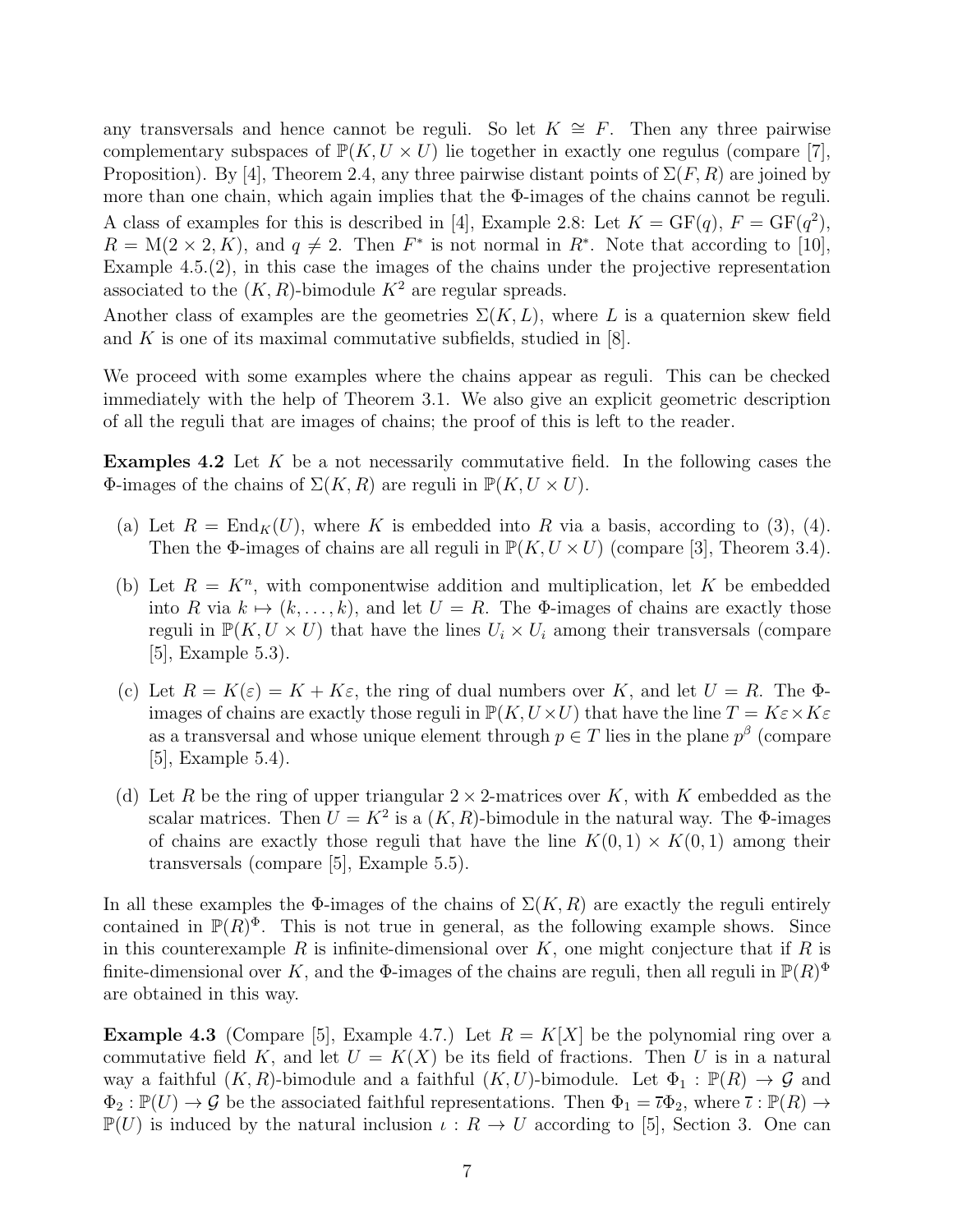easily check that  $\bar{\iota}$  is a bijection and that  $p = R(1,0)$  and  $q = R(1,X)$  are non-distant in  $\mathbb{P}(R)$  but  $p^{\overline{\iota}}, q^{\overline{\iota}}$  are distant in  $\mathbb{P}(U)$ .

Now we consider the chain geometries  $\Sigma(K, R)$  and  $\Sigma(K, U)$ . The images of the chains under  $\Phi_1$  and  $\Phi_2$  are reguli contained in  $\mathbb{P}(R)^{\Phi_1} = \mathbb{P}(U)^{\Phi_2}$ . Recall that "distant" means "joined by a chain". So the images  $p^{\Phi_1} = p^{\bar{\iota}\Phi_2}$  and  $q^{\Phi_1} = q^{\bar{\iota}\Phi_2}$  lie together on a regulus R that is entirely contained in  $\mathbb{P}(R)^{\Phi_1}$ , namely, the  $\Phi_2$ -image of a chain in  $\Sigma(K, U)$  joining  $p^{\bar{\iota}}$  and  $q^{\bar{\iota}}$ . However, since  $p, q \in \mathbb{P}(R)$  are non-distant, they are not joined by a chain in  $\Sigma(K, R)$ , and hence  $\mathcal R$  does not appear as  $\Phi_1$ -image of a chain.

In case  $K = F$ , the ring R itself is a faithful  $(K, R)$ -bimodule with respect to the regular representation. The associated projective representation  $\Phi$  is the identity. We apply Theorem 3.1 to this situation.

**Theorem 4.4** Let  $U = R$  be a ring with 1 such that  $K \subset R$ ,  $1 \in K$ , and let  $\varphi : K \to$  $\text{End}_K(U)$  be given by  $u \cdot k := uk$ . Then  $\mathbb{P}(K)^{\Phi} = \mathbb{P}(K)$  is a regulus if, and only if, there *exists a basis*  $(b_i)_{i \in I}$  *of the left vector space*  $U = R$  *over* K *such that each*  $b_i$  *centralizes* K, *i.e.,*  $b_i k = k b_i$  *holds for all*  $i \in I, k \in K$ *.* 

*Proof:* Let  $\mathbb{P}(K)^{\Phi}$  be a regulus. By Theorem 3.1(c) there is a basis  $(u_i)_{i\in I}$  of  $U = R$  and an automorphism  $\alpha \in \text{Aut}(K)$  such that  $u_i k = k^{\alpha} u_i$  holds for all  $k \in K$ ,  $i \in I$ . This means that the lines  $T_i = Ku_i \times Ku_i$  are transversals. By 2.3(d), also  $T = K \times K$  is a transversal, belonging to the eigenvector  $1 \in R$  and the automorphism id<sub>K</sub>. Since any two transversals of  $\mathbb{P}(K)^{\Phi}$  are projectively linked by 3.1(c), this means that  $\alpha$  is an inner automorphism. By an appropriate change of basis as in (6), the automorphism  $\alpha$  goes over to the identity, as desired. The converse follows directly from Theorem 3.1.  $\Box$ 

A special case is the one where K belongs to the centre  $Z(R)$  of R, i.e., R is a K-algebra. This is the case of ordinary chain geometries.

We consider a wider class of examples:

**Example 4.5** Let K be a field and let Z be the centre of K. Let C be any Z-algebra, with basis  $(c_i)_{i\in I}$ . Then the tensor product  $R = K \otimes_{Z} C$  is a Z-algebra containing  $K \cong K \otimes 1$ . By [14], Theorem (15.1), the centralizer  $Z_R(K)$  of K in R is  $C \cong 1 \otimes C$ , and  $(1 \otimes c_i)_{i \in I}$  is a K-basis of R centralizing K. So in this situation, the chains of  $\Sigma(K, R)$  are mapped to reguli by the projective representation associated to the  $(K, R)$ -bimodule  $U = R$ .

Under certain conditions, also the converse holds (cf. [13], Theorem 4.7): Let R be a ring, let K a subfield of R, and let Z be the centre of K. Assume that R possesses a K-basis consisting of elements of the centralizer  $C := Z_R(K)$ . Then R is a Z-algebra and C is a Z-subalgebra of R. If in addition K is finite-dimensional over Z, then  $R \cong K \otimes_Z C$ .

This means that we know all pairs  $(K, R)$ , with K a subfield of R that is finite-dimensional over its centre, where the projective representation associated to  $U = R$  maps chains to reguli.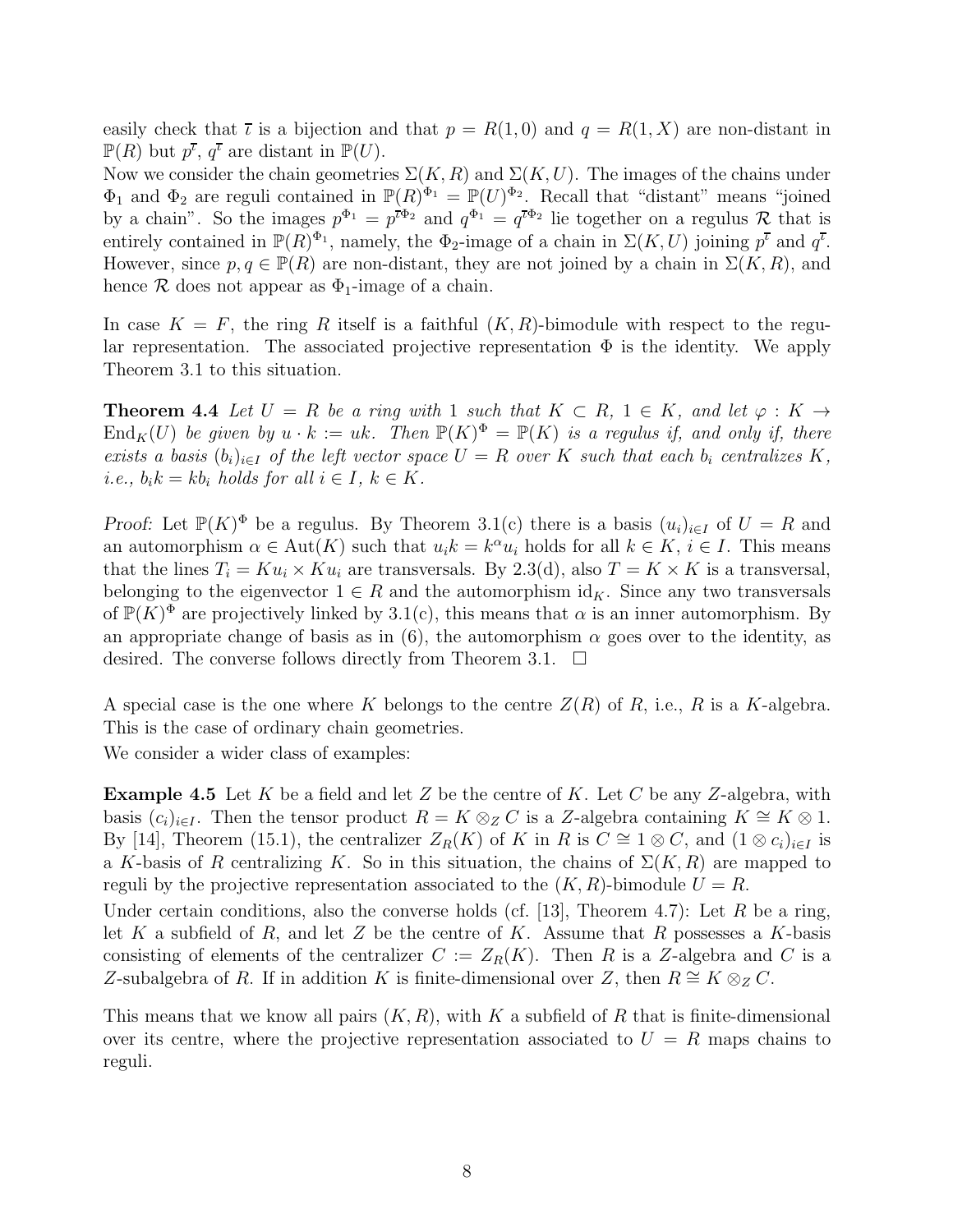#### 5 An application

In this final section we show how projective models of generalized chain geometries can be used in order to determine all isomorphisms for a certain class of such geometries.

Throughout this section K and K' are fields. The rings of  $2 \times 2$ -matrices over K and K' are denoted by  $R$  and  $R'$ , respectively. The unit matrices are written as  $E$  and  $E'$ . Each isomorphism  $\kappa : K \to K'$  determines an isomorphism  $R \to R'$  by putting  $(c_{ij}) \mapsto (c_{ij}^{\kappa}) =$ :  $(c_{ij})^{\kappa}$ . Similarly, each antiautomorphism  $\omega$  of K gives rise to an antiautomorphism of R with  $(c_{ij}) \mapsto (c_{ji}^{\omega}) =: (c_{ij})^{\omega T}$ .

First we show the following preliminary result on mappings preserving the distant-relation  $\triangle$  (as defined before Remark 2.6 in [5]):

**Theorem 5.1** Let R and R' be the rings of  $2 \times 2$ -matrices over fields K and K', respectively. *Then the following assertions on a mapping*  $\alpha : \mathbb{P}(R) \to \mathbb{P}(R')$  *are equivalent:* 

(a) α *is a mapping of the form*

$$
\mathbb{P}(R) \to \mathbb{P}(R') : R(A, B) \mapsto R'((A^{\kappa}, B^{\kappa}) \cdot H') \tag{8}
$$

with  $\kappa: K \to K'$  *an isomorphism and*  $H' \in GL_2(R')$ *; or*  $\alpha$  *is the product of a mapping* 

$$
\mathbb{P}(R) \to \mathbb{P}(R) : R(A, B) \mapsto \{ (X, Y) \in R^2 \mid -XB^{\omega T} + YA^{\omega T} = 0 \},\tag{9}
$$

*where*  $\omega$  *is an antiautomorphism of* K, with a mapping  $(8)$ .

- (b)  $\alpha$  *is a* distant-preserving bijection, *i.e.*,  $p \triangle q \Rightarrow p^{\alpha} \triangle q^{\alpha}$  *for all*  $p, q \in \mathbb{P}(R)$ *.*
- (c)  $\alpha$  *is a bijection which is distant-preserving in both directions.*

Proof: (a)  $\Rightarrow$  (c): The mappings (8) are induced by semilinear bijections  $R^2 \rightarrow R^2$ , whence they are distant-preserving in both directions.

If we are given an antiautomorphism  $\omega$  of K then

$$
\left(\begin{array}{cc} A & B \\ C & D \end{array}\right) \mapsto \left(\begin{array}{cc} D^{\omega T} & -B^{\omega T} \\ -C^{\omega T} & A^{\omega T} \end{array}\right)^{-1} \tag{10}
$$

is an automorphism of  $GL_2(R)$ , as it is the product of the contragredient automorphism  $(W_{ij}) \mapsto (W_{ji}^{\omega T})^{-1}$  and an inner automorphism.

Next we show that (9) is a well-defined bijection of  $\mathbb{P}(R)$ . Let  $R(A, B)$  be a point. Then there exists a matrix  $\begin{pmatrix} A & B \\ C & D \end{pmatrix} \in GL_2(R)$ . Put  $\begin{pmatrix} \widetilde{A} & \widetilde{B} \\ \widetilde{C} & \widetilde{D} \end{pmatrix}$  $C/D$  $\Big) := \Big( \begin{matrix} D^{\omega T} & -B^{\omega T} \\ -C^{\omega T} & 4^{\omega T} \end{matrix} \Big)$  $-C^{\omega T}$   $A^{\omega T}$  $\int_{0}^{-1}$ . With the substitution  $(X,Y) = (\widetilde{X},\widetilde{Y}) \begin{pmatrix} \widetilde{A} & \widetilde{B} \\ \widetilde{C} & \widetilde{D} \end{pmatrix}$  $C/D$ ) the linear equation appearing in  $(9)$  can be rewritten as

$$
(\widetilde{X}, \widetilde{Y}) \left( \begin{array}{cc} \widetilde{A} & \widetilde{B} \\ \widetilde{C} & \widetilde{D} \end{array} \right) \left( \begin{array}{cc} \widetilde{A} & \widetilde{B} \\ \widetilde{C} & \widetilde{D} \end{array} \right)^{-1} \left( \begin{array}{c} 0 \\ E \end{array} \right) = 0.
$$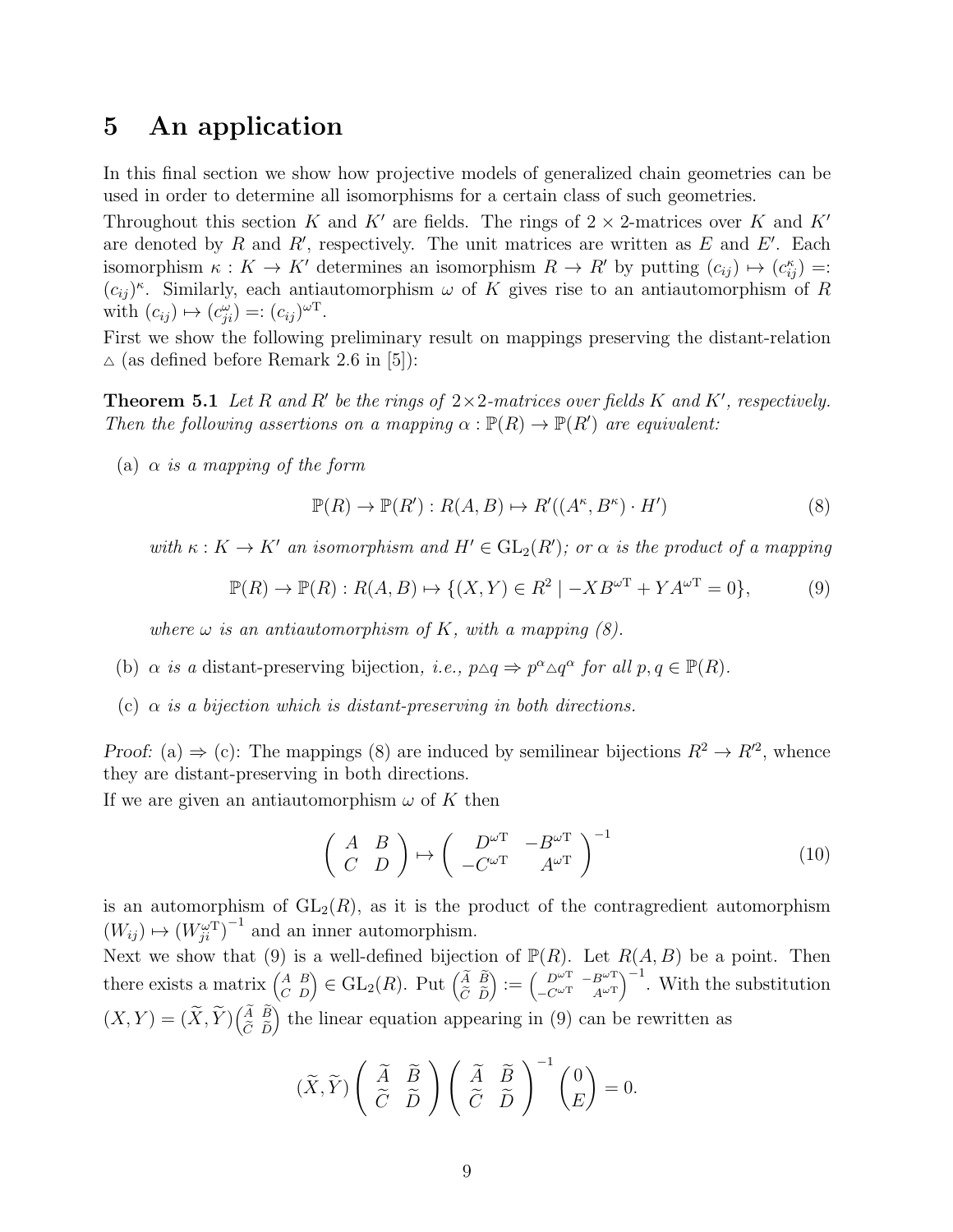The solutions of this equation form the submodule  $R(E, 0)$  of  $R^2$ , whence the equation appearing in (9) defines a point, namely the point  $R(\widetilde{A}, \widetilde{B})$ .

Similarly, the image of  $R(C, D)$  under (9) is  $R(\widetilde{C}, \widetilde{D})$ . From this observation it is immediate that (9) defines a bijection of  $\mathbb{P}(R)$  which is distant-preserving in both directions.

 $(c) \Rightarrow (b)$ : This is obviously true.

(b)  $\Rightarrow$  (a): In a first step we translate the first part of this proof into a projective model of  $\mathbb{P}(R)$ : The ring R acts on the left vector space  $U := K^2$  in the natural way and thus turns  $K^2$  into a  $(K, R)$ -bimodule. The isomorphism  $\varphi := \mathrm{id}_R$  yields a faithful projective representation  $\Phi: \mathbb{P}(R) \to \mathcal{G}$ , where  $\mathcal G$  is the set of lines of the projective space  $\mathbb{P}(K, K^4)$ . Recall that now

$$
R(A, B)^{\Phi} = \text{left rowspace}(A, B).
$$

From [5], Remark 4.1,  $\mathbb{P}(R)^{\Phi} = \mathcal{G}$ . A bijection  $\Phi' : \mathbb{P}(R') \to \mathcal{G}'$  is defined similarly.

It is easily seen that for each  $\alpha$  given by (8) the mapping  $\Phi^{-1}\alpha\Phi'$  is a bijection  $\mathcal{G} \to \mathcal{G}'$  which is induced by the collineation  $\mathbb{P}(K, K^4) \to \mathbb{P}(K', K'^4)$  given by the matrix  $H' \in GL_2(R') =$  $GL_4(K')$  and the isomorphism  $\kappa: K \to K'$ . Likewise, the  $\Phi$ -transform of a mapping (9) is a bijection of G which is induced by the correlation of  $\mathbb{P}(K, K^4)$  given by the matrix  $(0 -E)$  $E = 0$  $\hat{C} \in GL_2(R) = GL_4(K)$  and the antiautomorphism  $\omega$  of K. The linear equation (9) now simply means the following: If a line is given by two of its points then its correlative image arises as the intersection of two planes.

Obviously, the mappings (8) yield all collineations  $\mathbb{P}(K, K^4) \to \mathbb{P}(K', K'^4)$ , whence also all correlations  $\mathbb{P}(K, K^4) \to \mathbb{P}(K', K'^4)$  are obtained via all products of a mapping (9) with a mapping (8).

Now let  $\alpha$  be given according to (b). We read off from [5], Remark 4.1, that the bijection  $\Phi^{-1}\alpha\Phi'$ :  $\mathcal{G} \to \mathcal{G}'$  maps skew lines to skew lines. By [6], Satz 2, and [9], Theorem 3, the inverse of this bijection of lines is induced either by a collineation or a correlation  $\mathbb{P}(K', K'^4) \to \mathbb{P}(K, K^4)$ . Hence the assertion follows.  $\square$ 

Note there for the special case  $R = R'$  one could also use [12], Theorem 1, in order to prove that the line mapping under consideration is induced by a collineation or correlation. The statement of [12], Theorem 1, is also valid in higher dimensions, but unfortunately it is not applicable to the situation of distant-preserving permutations of the projective line over a ring of  $n \times n$ -matrices.

**Remark 5.2** Since R is a ring of stable rank 2 (cf. [15], 2.6), the points of  $\mathbb{P}(R)$  are exactly the submodules of the form  $R(A, E + AB)$  with  $A, B \in R$  (cf. [1]). Hence the mapping (9) can be written in the explicit form

$$
R(A, E + AB) \mapsto R(A^{\omega \mathsf{T}}, E + A^{\omega \mathsf{T}} B^{\omega \mathsf{T}}). \tag{11}
$$

Cf. also [10], Theorem 9.1.1, and [1], Theorem 2.4.

Now let  $F \subset R$  and  $F' \subset R'$  be fields with  $E \in F$ ,  $E' \in F'$ . Recall that  $GL_2(R')$  operates transitively on the set of chains of  $\Sigma(F', R')$ . Moreover, the stabilizer in  $GL_2(R')$  of a chain acts 3-transitively on its set of points (see [4], Theorem 2.3). Thus, if we want to find all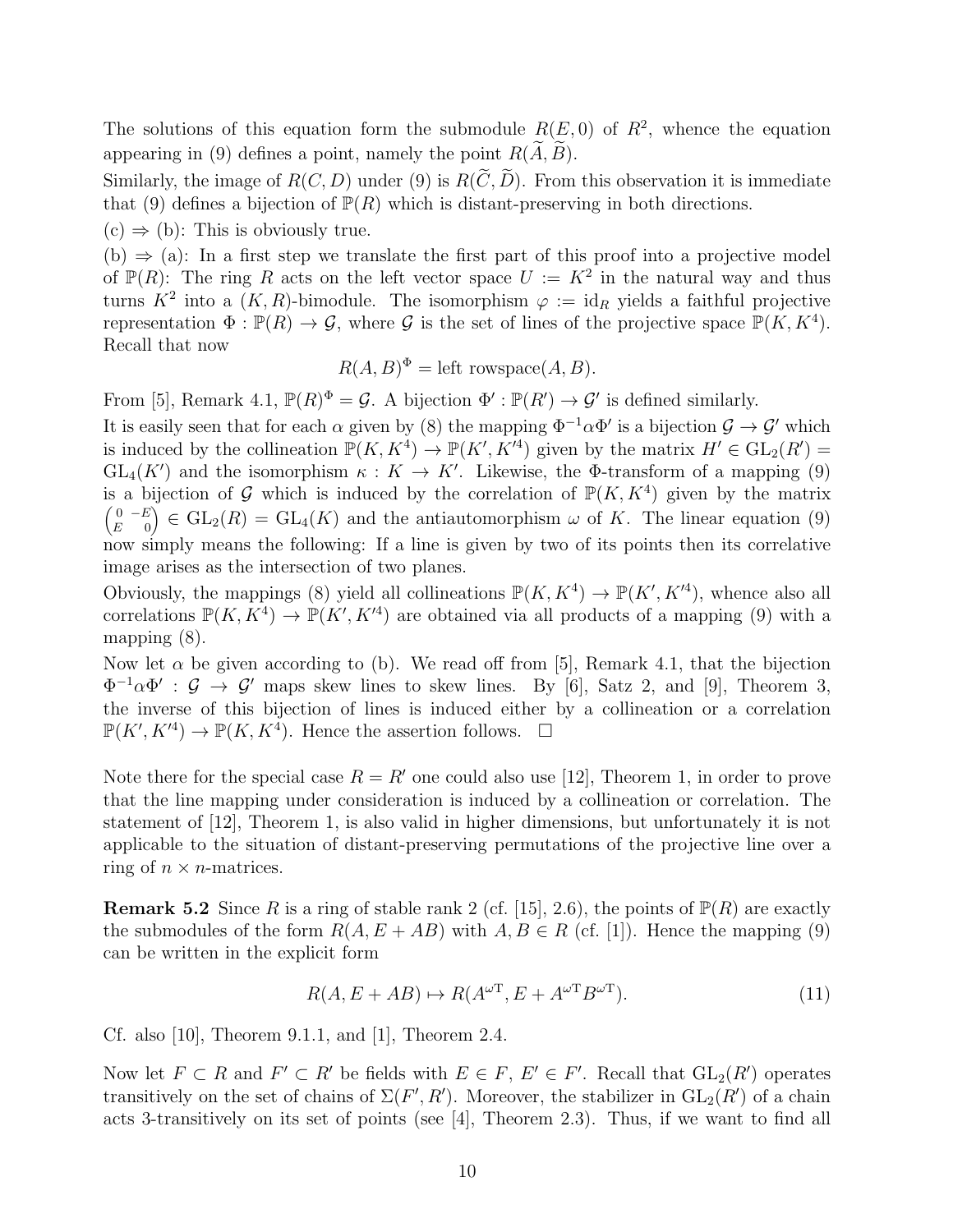isomorphisms of the generalized chain geometry  $\Sigma(F, R)$  onto  $\Sigma(F', R')$ , then it is sufficient to determine all fundamental isomorphisms; here a mapping is called *fundamental* if it takes the standard chain of  $\Sigma(F, R)$  into the standard chain of  $\Sigma(F', R')$  and the points  $R(E, 0)$ ,  $R(0, E), R(E, E)$  to  $R'(E', 0'), R'(0', E'), R'(E', E'),$  respectively.

In the next theorem we consider the more general case of bijective morphisms, where a *morphism* maps chains *into* chains. As above, also in this situation it suffices to study the fundamental ones.

**Theorem 5.3** Let  $\Sigma(F, R)$  and  $\Sigma(F', R')$  be generalized chain geometries, where R and R' *are rings of* 2×2*-matrices over fields* K *and* K′ *, respectively. Then the fundamental bijective morphisms*  $\Sigma(F, R) \to \Sigma(F', R')$  *are exactly the following mappings*  $\mathbb{P}(R) \to \mathbb{P}(R')$ *:* 

$$
R(A, B) \mapsto R'\left( (A^{\kappa}, B^{\kappa}) \left( \begin{array}{cc} H'_1 & 0' \\ 0' & H'_1 \end{array} \right) \right) \tag{12}
$$

where  $\kappa: K \to K'$  is an isomorphism,  $H'_1 \in GL_2(K')$ , and  $H'^{-1}_1F^{\kappa}H'_1 \subset F'$ ; or the product *of a mapping*

$$
R(A, E + AB) \mapsto R(A^{\omega \mathsf{T}}, E + A^{\omega \mathsf{T}} B^{\omega \mathsf{T}}), \tag{13}
$$

*where*  $\omega$  *is an antiautomorphism of* K, with a mapping (12), where  $\kappa : K \to K'$  *is an isomorphism and*  $H'_1 \in GL_2(K')$  *such that*  $H'_1$  $^{-1}(F^{\omega T})^{\kappa}H_1' \subset F'.$ 

Proof: Each fundamental bijective morphism  $\alpha$  is a distant-preserving bijection. Thus we can apply Theorem 5.1. There are two cases:

Let  $\alpha$  be given according to (8). Then H' has necessarily the form  $\begin{pmatrix} H'_1 & 0' \\ 0 & H'_1 \end{pmatrix}$  $0$ <sup>t</sup>  $H_1'$ ) with  $H'_1 \in$  $GL_2(K')$ , since  $R(E,0)$ ,  $R(0,E)$ ,  $R(E,E)$  go over to  $R'(E',0')$ ,  $R'(0',E')$ ,  $R'(E',E')$ . Any point of the standard chain other than  $R(E, 0)$  has the form  $R(M, E)$ , where  $M \in F \subset R$ . Its image point is  $R'(H_1'^{-1}M^{\kappa}H_1', E')$ , so that  $H_1'^{-1}F^{\kappa}H_1' \subset F'$ , as required.

Let  $\alpha$  be a product of a mapping (9) and a mapping (8). Observe that each mapping (9) fixes  $R(E, 0)$ ,  $R(0, E)$ , and  $R(E, E)$ . Thus the matrix H' appearing in (8) has the form as in the previous case. Now a similar argument as before together with (11) the yields assertion. For the proof of the converse we consider the following commutative diagram:



Let  $\alpha : \mathbb{P}(R) \to \mathbb{P}(R')$  be as in the assertion, and let  $\gamma$  be a projectivity of  $\mathbb{P}(R)$  given by a matrix in  $GL_2(R)$ . The same matrix, considered as an element of  $GL_4(K)$ , yields a projective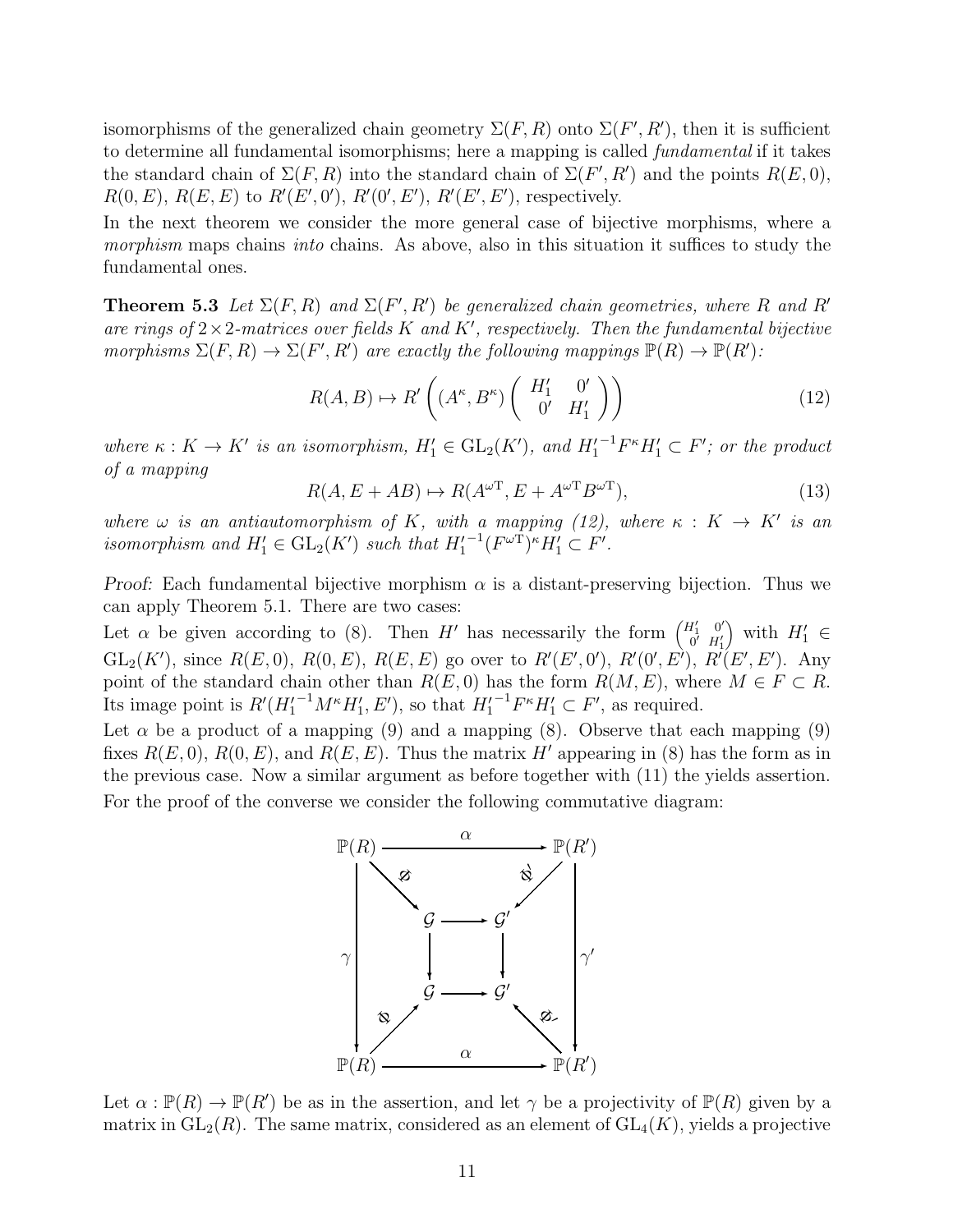collineation  $\pi$  of  $\mathbb{P}(K, K^4)$ , which gives rise to the permutation  $\Phi^{-1}\gamma\Phi$  of the line set  $\mathcal{G}$ . Note that this does not depend on the choice of the matrix because the kernels of the actions of  $GL_2(R)$  on  $\mathbb{P}(R)$  and on G coincide as the centre of K equals the centre of R. Moreover, the proof of Theorem 5.1 shows that  $\Phi^{-1}\alpha\Phi':\mathcal{G}\to\mathcal{G}'$  is induced by a collineation or correlation  $\mu : \mathbb{P}(K, K^4) \to \mathbb{P}(K', K'^4)$ . So  $\mu^{-1}\pi\mu$  is a projective collineation of  $\mathbb{P}(K', K'^4)$ , whence it can be described by a matrix in  $GL_4(K') = GL_2(R')$ . As before, this matrix yields the projectivity  $\gamma' := \alpha^{-1} \gamma \alpha$  of  $\mathbb{P}(R')$ .

Now the assertion easily follows, because obviously  $\alpha$  maps the standard chain  $\mathbb{P}(F)$  of  $\Sigma(F, R)$  into the standard chain of  $\Sigma(F', R')$ , and any other chain of  $\Sigma(F, R)$  has the form  $\mathbb{P}(F)^\gamma$  for some  $\gamma$  as in the diagram.  $\Box$ 

We want to mention here that the second direction of this theorem also follows from the more general statement in [1], Theorem (2.4).

Of course Theorem 5.3 also yields an algebraic description of all fundamental isomorphisms. Then the conditions on the image of F read  $H_1'^{-1}F^{\kappa}H_1' = F'$  and  $H_1'$  $^{-1}(F^{\omega T})^{\kappa}H_1' = F',$ respectively.

## References

- [1] C.G. Bartolone. Jordan homomorphisms, chain geometries and the fundamental theorem. *Abh. Math. Sem. Univ. Hamburg*, 59:93–99, 1989.
- [2] W. Benz. *Vorlesungen ¨uber Geometrie der Algebren*. Springer, Berlin, 1973.
- [3] A. Blunck. Reguli and chains over skew fields. *Beiträge Algebra Geom.*, 41:7–21, 2000.
- [4] A. Blunck and H. Havlicek. Extending the concept of chain geometry. *Geom. Dedicata* (to appear).
- [5] A. Blunck and H. Havlicek. Projective representations I. Projective lines over rings. submitted to *Abh. Math. Sem. Univ. Hamburg*.
- [6] H. Brauner. Uber die von Kollineationen projektiver Räume induzierten Geradenabbildungen. *Sb. ¨osterr. Akad. Wiss, Abt. II, math. phys. techn. Wiss.*, 197:327–332, 1988.
- [7] T. Grundh¨ofer. Reguli in Faserungen projektiver R¨aume. *Geom. Dedicata*, 11:227–237, 1981.
- [8] H. Havlicek. Spreads of right quadratic skew field extensions. *Geom. Dedicata*, 49:239– 251, 1994.
- [9] H. Havlicek. On isomorphisms of Grassmann spaces. *Mitt. Math. Ges. Hamburg*, 14:117– 120, 1995.
- [10] A. Herzer. Chain geometries. In F. Buekenhout, editor, *Handbook of Incidence Geometry*. Elsevier, Amsterdam, 1995.